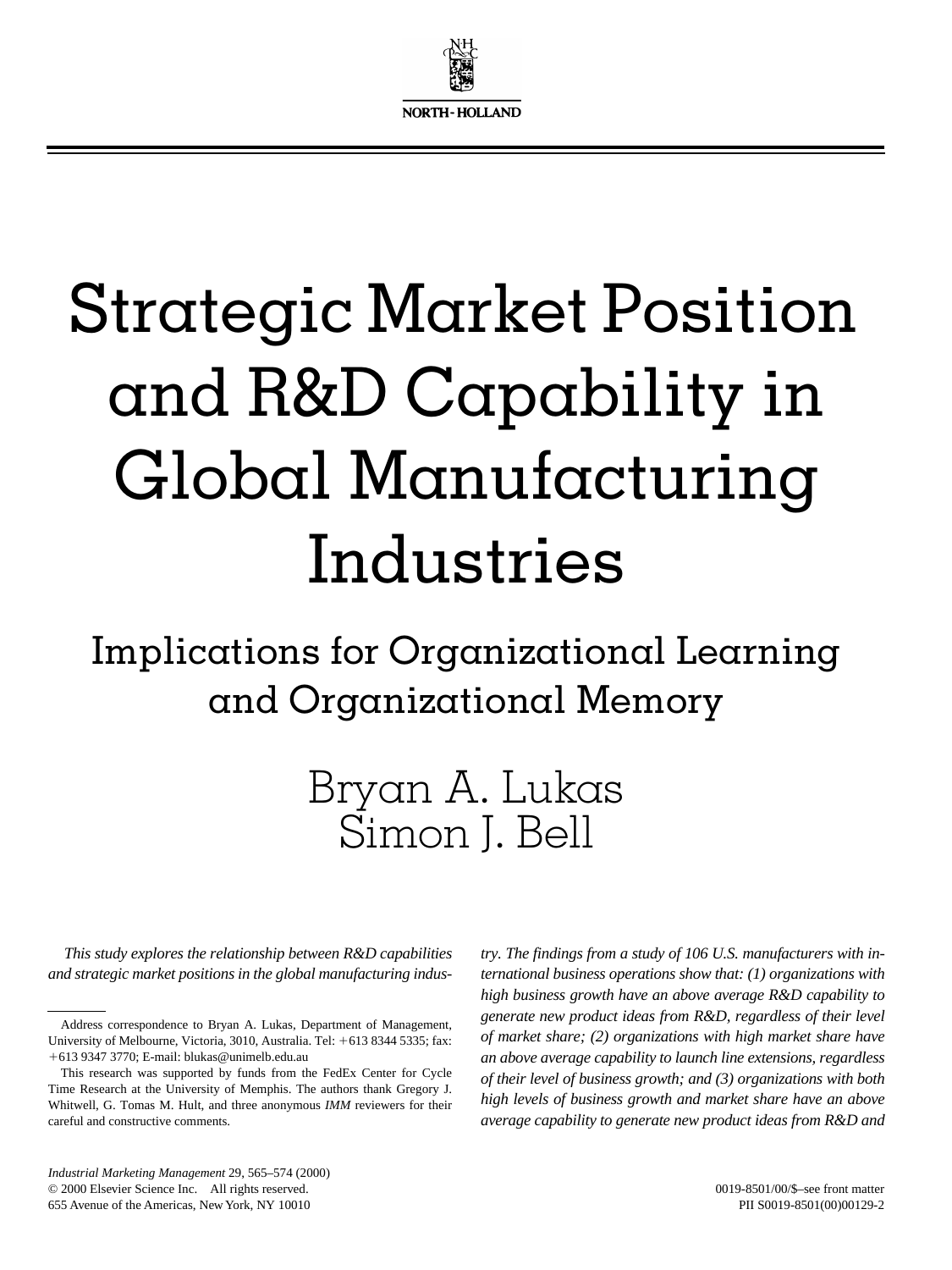### One striking feature of the structural approach to competitive advantage is the scant consideration of the potential contribution of organization-specific capabilities.

*an above average capability to launch line extensions. Implications for organizational learning and organizational memory are discussed © 2000 Elsevier Science Inc. All rights reserved.*

#### **INTRODUCTION**

The influence of research and development (R&D) capability and market position on business performance is widely recognized and well explored  $[1-3]$ . For instance, when financial analysts appraise an organization's earnings prospects, they routinely evaluate expected numbers of new products, business growth, and market share. These factors and others, which are more industry specific, are known to affect the profitability of all organizations in a particular product market [4].

Less comprehensively explored is the potential relationship *between* R&D capabilities and market position [5]. Consequently, many interesting questions remain unanswered. For example, which R&D capabilities are most important for an organization's strategic market position? Do organizations with high business growth generate more new product ideas and/or launch more line extensions than organizations with low business growth? Should we expect similar findings for organizations with high market share compared to those with low market share? Answers to these questions are especially important for organizations operating in industries that have become increasingly global. In this environment, com-

peting product designs reach the market simultaneously, product life cycles are often compressed, and product boundaries are blurring.

The objective of this study is to determine the relationship between strategic market position and R&D capabilities for internationally operating manufacturing organizations. Specifically, we focus on idea generation and product extension capabilities. We explore how they vary across different levels of business growth and market share by drawing upon structural views and capability views of competitive advantage. To control for cultural and national complexities that might distract from establishing a relationship between market position and R&D capabilities in a global context, we use a homogeneous sample consisting of organizations from a single country competing in international markets. After testing a set of hypotheses empirically, we discuss the theoretical and managerial implications of our findings, thereby deriving direct links to organizational learning and organizational memory.

#### **THEORETICAL BACKGROUND**

The more familiar theories of competitive advantage have come from observing structural-specific characteristics of industries, competitive forces, and strategic interactions between competitors [6, 7]. Approaches to conceptualizing advantage which are driven by a structural view specify strategic market position as an important aspect of competitive advantage. This is because the strength of an organization's market position is associated with its cumulative experience. A result of this can be lower manufacturing costs and greater product differentiation. Porter's [8] cost and differentiation strategies are based on this view.

BRYAN A. LUKAS is a senior lecturer in marketing in the Department of Management at the University of Melbourne.

SIMON J. BELL is a lecturer in marketing in the Department of Management at the University of Melbourne.